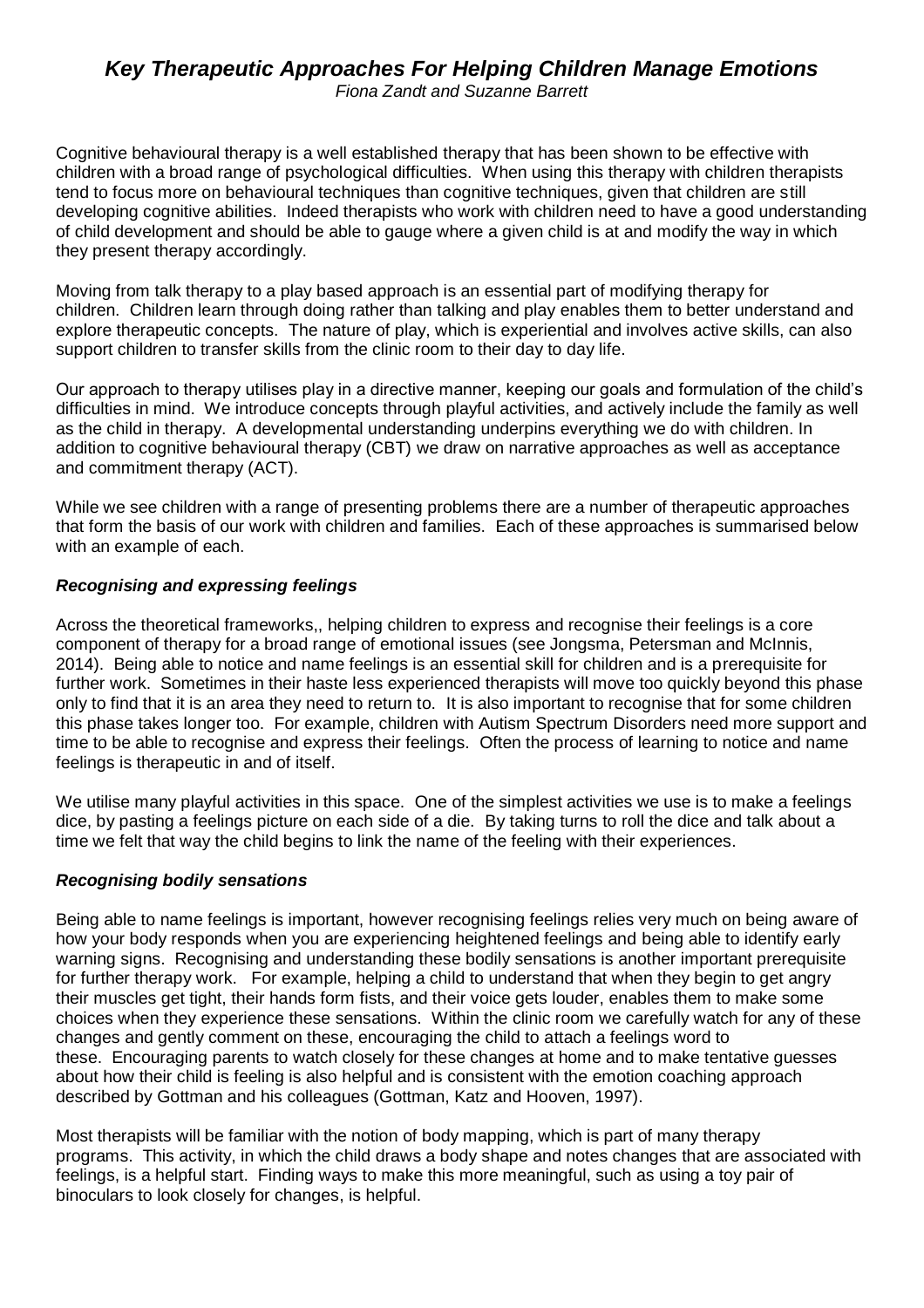# *Scaling*

Many children with emotional difficulties have big responses to small problems or challenges. They may not notice or have the language for smaller intensities of emotions, for example, feeling annoyed rather than furious. Scaling is the ability to reflect on the size of a feeling and is often included in CBT programs. Many therapists will be familiar with the idea of a feelings thermometer. However, given scaling is an essential part of therapy, finding different ways of engaging children in this approach helps the therapist to integrate it throughout therapy.

A simple way to encourage scaling is to have a child show you with their hands how big a feeling is. This is an easy and portable strategy for parents to use and provides a useful way in which children can begin to notice the different intensities of their feelings and to talk about these . Other children may like think about whether their problem is a Pterodactyl, Triceratops or Brontosaurus size feeling.

## *Relaxation, breathing or mindfulness strategies*

Relaxation strategies are included in many therapy programs and are a central part of helping children with emotional difficulties, particularly those struggling with anxiety or anger. Thinking broadly about relaxation is often helpful and younger children frequently benefit from simple activity based strategies, such as having time alone reading a book or playing Lego. Mindfulness training has become particularly popular and clinically we find brief, simple strategies to be helpful, such as having a child put their hand on their tummy and notice it moving in and out as they take some deep breaths. Children can naturally be mindful when engaged in a fun activity so 'practicing' mindfulness while enjoying a sensory experience such as dancing or playing with slime can also be helpful.

## *Behavioural coping strategies*

When working with children it is generally helpful to emphasise behavioural rather than cognitive strategies (Stallard, 2013). Children can easily learn behavioural strategies and parents often find these practical. Simple ideas like using a stress ball, getting a drink of water, being able to walk away, or telling a teacher how you are feeling all work well. Sometimes as therapists we can forget that children can change the way they feel by changing their environment. They need action based strategies, things that they can do. Particularly for young children these strategies are often the most appropriate. They will likely need gentle prompting to use their strategies when needed, so providing hands-on reminders of them can be helpful. For example, making a calm box containing bubbles to help with breathing, a stress ball to squeeze, and a list of helpful thoughts can be useful.

# *Role play and problem solving*

Families who come to therapy are often stuck and need to try different ways of responding. Role playing gives them the opportunity to explore other ways of responding. For example, a child who is given the job of providing some advice to a puppet who is having difficulty managing his anger is likely to identify some alternatives that they have yet to try themselves. Similarly we emphasise trying something different and seeing how it works when teaching problem solving. This is consistent with the way in which the discoverer space is conceptualised in Hayes and Ciarrochi's (2015) ACT model.

# *Helpful and unhelpful thoughts*

One of the key focuses of CBT is the way in which thoughts relate to feelings. With children this work is obviously limited by a child's development. Younger children may benefit from creating a poster with something helpful to remember, such as "I can have a go". Older children may be able to evaluate their unhelpful thoughts with support and structure, in order to make the concept of thoughts more concrete and meaningful. They may for example be able to consider using helpful thoughts to 'battle' unhelpful thoughts. Alternatively using an ACT focus, children might enjoy therapeutic activities that emphasise the idea that thoughts come and go.

# *Narrative ideas and externalising the problem*

Like play, stories come very naturally to children. They engage well in story telling activities and often enjoy the process of separating the problem from themselves through externalising. For example, a child